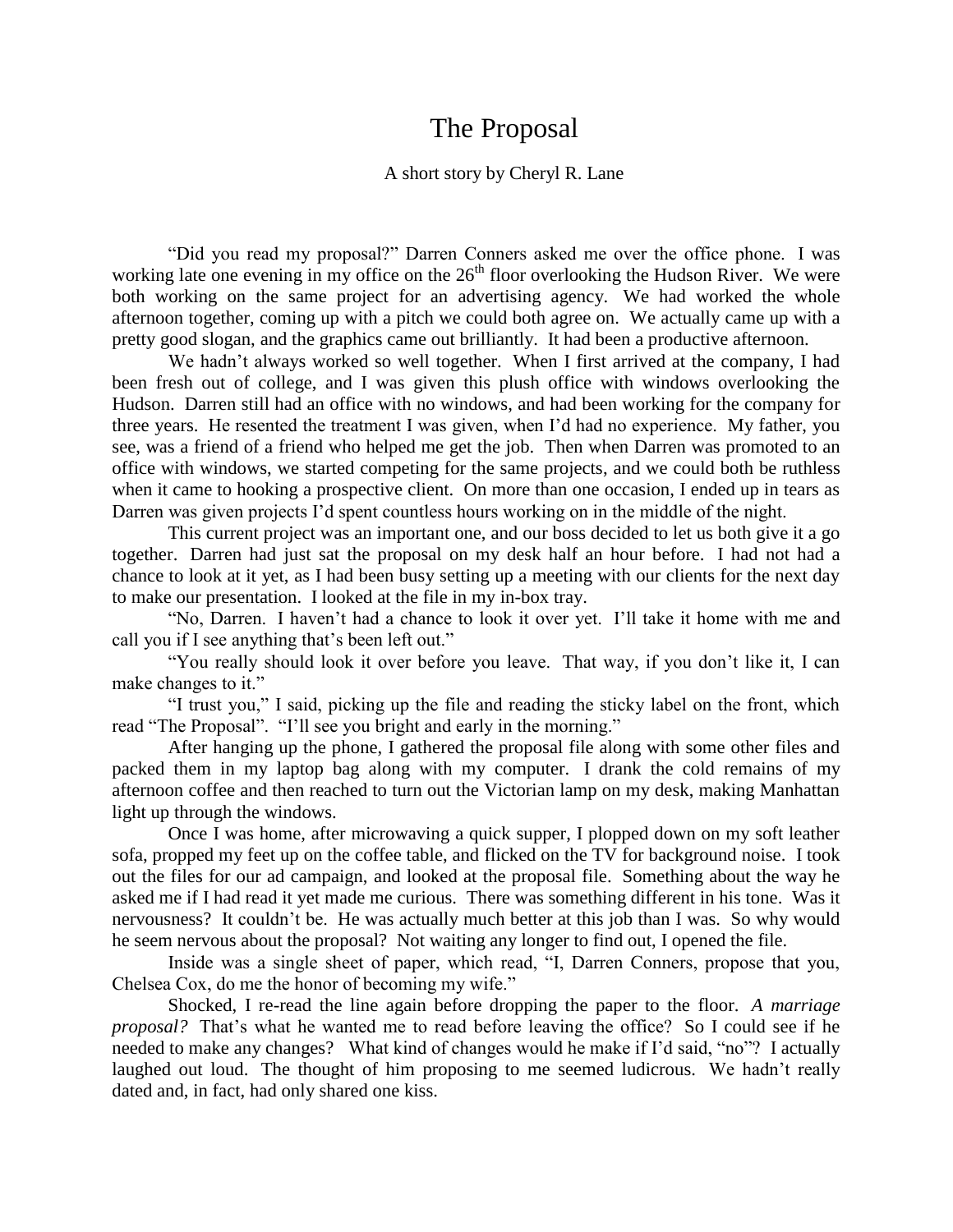It happened last evening. After a long day of working, he'd taken me to dinner at a quiet little café around the corner from our office. We enjoyed getting to know each other on a more personal level and talked until well after midnight. We actually had a lot more in common than we'd realized. We were standing outside my apartment door when I said, "I've had a wonderful time, Darren."

He nervously pushed a strand of my hair behind my ear. "Me, too." Then he gently cupped his hand around my jaw and slowly placed his lips on mine. I closed my eyes, my heart fluttering. The kiss deepened, and he sighed softly. "I've wanted to do that for a long time," he said, surprisingly. Before we could take the kiss any farther, his coat pocket started buzzing, startling us out of our reverie. It was our boss calling on his cell phone.

I picked up the proposal sheet and read more. "I, your associate and boyfriend, think that you would benefit greatly from this proposal. Some of these benefits include: shared cohabitation, doubling your income, and protection on the subway. Other benefits include shared meals, making love any time you desired, and living with someone who knows and understands that you have to bring work home with you sometimes. Someone who could brainstorm with you into the wee hours of the morning, perfecting your proposals. We could make a great team.

I slept little, contemplating his proposal. It was true that I'd been secretly in love with him for a while. I admired him professionally and personally. More than once I'd caught myself staring at his big brown eyes and long eyelashes. Only last night did I think that maybe we were capable of a long-lasting relationship. Was I ready for marriage?

It wasn't until the sun came up that I realized I'd not reviewed the project before our meeting. I hurriedly gathered my things, chugged down some orange juice, and ran to catch the subway. At work, I walked past Darren's office cautiously, seeing him at his desk, talking on the phone. Not wanting to face him just yet, I hurriedly walked to my office, dropping my computer bag on an empty chair, files spilling out onto the floor. As I gathered the dropped items, Darren appeared in my doorway.

"You need some help?"

I glanced at him nervously. "No, no, I've got it."

"Did you read my proposal?" he asked, echoing the words he'd said on the phone yesterday.

"Yes, I did," I said, straightening, files neatly in my hands. "Can we talk about that after our meeting?"

"Sure. You ready?"

"As I'll ever be."

We took the elevator to the second floor and entered a conference room at 9:00 sharp, but our clients were not there. I looked around confused. Before I could say anything, the blinds closed and the lights went out as a dry erase board lit up, starting a DVD entitled, "The Proposal". It showed pictures of the two of us, interjecting phrases and quotes to help reiterate his proposal of marriage to me. He stopped at a photograph of the two of us at an outdoor reception taken six months ago. We were holding glasses of Chardonnay, laughing, the sun shining brightly behind my blonde hair. He was looking intently at me, and I was laughing at something he'd said.

Darren's voice startled me in my right ear. "I have loved you since the day this photograph was taken. It was the day you celebrated your first victory, and you told me it was the first of many times you would defeat me. I admired your confidence and zeal. Your beauty